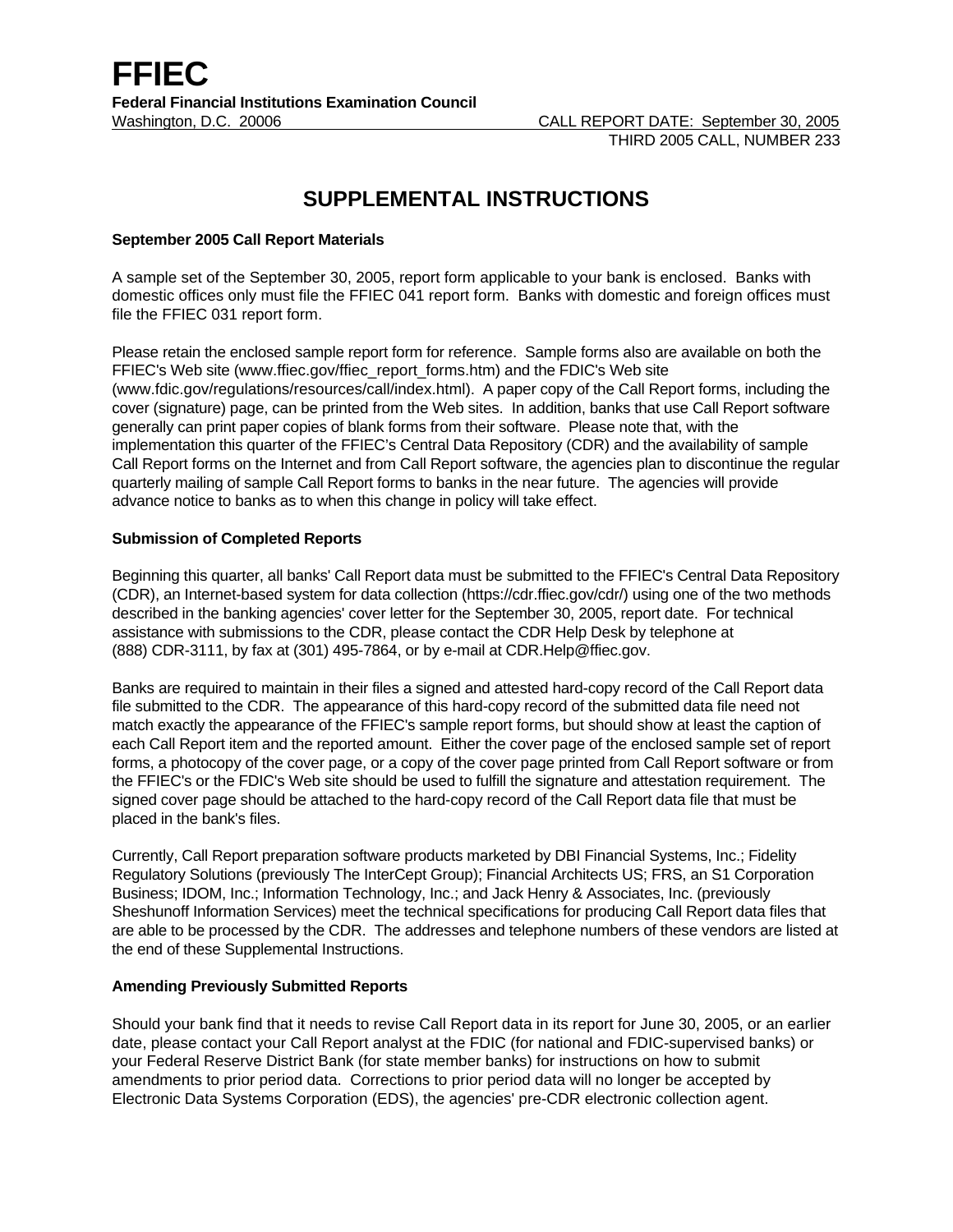# **FFIEC Instruction Books**

Enclosed with this quarter's Call Report materials is an update to your Call Report instruction book. Please follow the filing instructions on the inside of the cover page of the update package. Copies of the Call Report instructions may be obtained from the FDIC's Data Collection and Analysis Section (telephone toll free at 800-688-FDIC) or from your Federal Reserve District Bank. The Call Report instructions are also available on both the FFIEC's and the FDIC's Web sites.

# **FASB Statement No. 123 (Revised 2004) and Share-Based Payments**

FASB Statement No. 123 (Revised 2004), *Share-Based Payment* (FAS 123(R)), requires all entities to recognize compensation expense in an amount equal to the fair value of share-based payments, e.g., stock options and restricted stock, granted to employees. Banks must adopt FAS 123(R) for Call Report purposes in accordance with the standard's effective date and transition provisions. Public companies other than small business issuers, including banks that are subsidiaries of such public companies, must adopt FAS 123(R) as of the beginning of their first fiscal year beginning after June 15, 2005. All other companies, including small business issuers and banks that are not subsidiaries of public companies, must adopt FAS 123(R) as of the beginning of their first fiscal year beginning after December 15, 2005. Thus, all banks with a calendar year fiscal year must implement FAS 123(R) as of January 1, 2006.

Under FAS 123(R), the "compensation cost for an award of share-based employee compensation classified as equity shall be recognized over the requisite service period," which is typically the same as the vesting period, "with a corresponding credit to equity (generally, paid-in capital)." The recording of the compensation cost also gives rise to deferred tax consequences, i.e., a deferred tax asset, that must be recognized (and evaluated for realizability). For Call Report purposes, the compensation expense should be included in Schedule RI, item 7.a., "Salaries and employee benefits," with the corresponding credit included in Schedule RC, item 25, "Surplus." In Schedule RI-A, Changes in Equity Capital, this credit should be included in item 5, "Sale, conversion, acquisition, or retirement of capital stock, net." This reporting treatment applies regardless of whether the shares awarded to the employee are shares of bank stock or shares of the bank's parent holding company.

# **Privatization of the Student Loan Marketing Association**

On December 29, 2004, the Student Loan Marketing Association (SLMA), a government-sponsored enterprise created in 1972, was dissolved. On that date, SLMA defeased its remaining debt obligations by transferring them into a special and irrevocable trust and depositing U.S. Treasury securities with the trustee in amounts sufficient to pay the principal of and interest on its debt obligations. For Call Report purposes, banks should continue to report SLMA debt obligations held for purposes other than trading as securities issued by U.S. Government-sponsored agencies in Schedule RC-B, item 2.b. Similarly, SLMA debt obligations held for trading purposes (in domestic offices) should continue to be reported as U.S. Government agency obligations in Schedule RC-D, item 2. Banks should refer to the guidance in their primary federal regulator's risk-based capital standards on the treatment of collateralized claims to determine the appropriate risk weight for these SLMA debt securities.

SLM Corporation, the successor to SLMA, is a private-sector corporation that has issued debt securities, including commercial paper. Banks should report SLM Corporation debt securities held for purposes other than trading as "Other domestic debt securities" in Schedule RC-B, item 6.a. SLM Corporation debt securities held for trading purposes (in domestic offices) should be reported as "Other debt securities" in Schedule RC-D, item 5. Banks should report holdings of securitized student loans issued by SLM Corporation (or its affiliates) as asset-backed securities in Schedule RC-B, item 5, unless held for trading purposes. Holdings of SLM Corporation common stock and preferred stock should be reported in Schedule RC-B, item 7, unless held for trading purposes. SLM Corporation debt securities, common stock, and preferred stock should be risk-weighted 100 percent. Its asset-backed securities should be risk-weighted in accordance with the ratings-based approach described on page RC-R-16 of the Call Report instructions.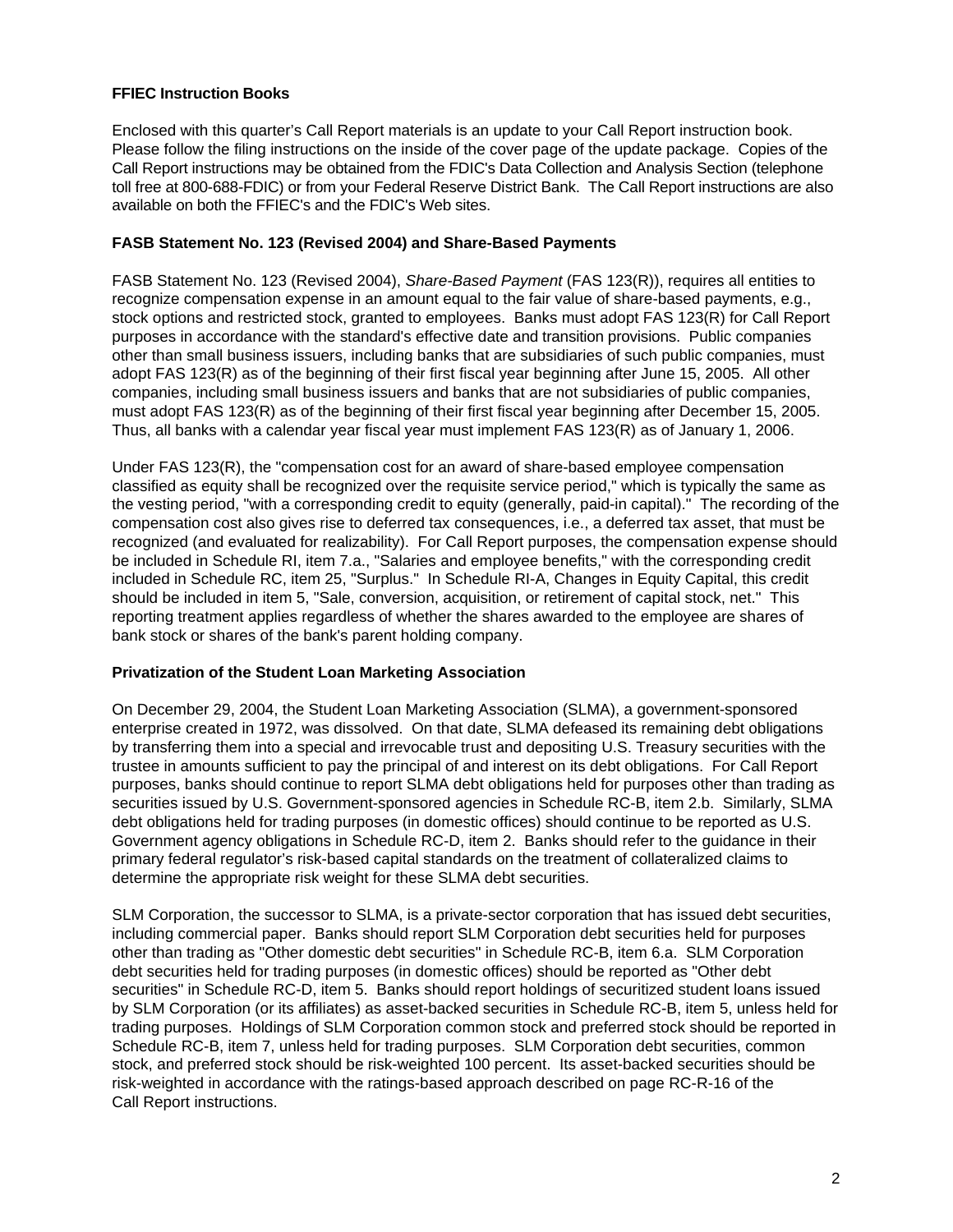# **Agency Prepayment-Linked Notes**

In 2004, the Federal National Mortgage Associations (Fannie Mae) and the Federal Home Loan Banks began to issue a type of fixed rate debt securities known as prepayment-linked or index amortizing notes. Principal and interest on the notes are paid monthly, with the principal payments indexed to the prepayment performance of a reference pool of mortgages or a reference mortgage-backed security. However, the notes are not collateralized by the mortgages or mortgage-backed security and they have stated final maturity dates that are generally 5 to 12 years from the date of issuance.

Because these securities are direct unsecured obligations of the issuing government-sponsored agency, banks should report their holdings of these prepayment-linked notes in Schedule RC-B, item 2.b, if they are not held for trading purposes. In addition, these securities are considered structured notes because of their repayment characteristics and, if not held for trading purposes, must also be reported in Schedule RC-B, Memorandum item 4. For risk-based capital purposes, these agency prepayment-linked notes are a claim on a U.S. government-sponsored agency and should be assigned a 20 percent risk weight.

# **Reporting the Number and Amount of Deposits and Uninsured Deposits in Schedule RC-O**

Banks must report the number and amount of deposit accounts of \$100,000 or less and of deposit accounts of more than \$100,000 in Schedule RC-O, Memorandum item 1. In addition, banks must report their estimated uninsured deposits in Schedule RC-O, Memorandum item 2. These Memorandum items cover deposits in domestic offices of the bank (and in insured branches in Puerto Rico and U.S. territories and possessions). When completing Memorandum items 1 and 2, banks should exclude deposits of consolidated subsidiaries held in the domestic offices of the bank (and in insured branches in Puerto Rico and U.S. territories and possessions) that have been eliminated in consolidation in accordance with the "Rules of Consolidation" in the General Instructions section of the Call Report instructions.

## **Tobacco Transition Payment Program**

The Fair and Equitable Tobacco Reform Act, commonly referred to as the "Tobacco Buyout," was enacted into law on October 22, 2004, as part of the American Jobs Creation Act of 2004. This Act established the Tobacco Transition Payment Program, which is administered by the U.S. Department of Agriculture (USDA). Under this program, the Commodity Credit Corporation (CCC) will make annual payments to eligible tobacco quota holders (i.e., landowners) and tobacco producers (i.e., farmers) beginning in 2005 and ending in 2014.

The CCC will not make a lump-sum payment to an individual quota holder or producer in lieu of annual payments. However, the statute and the rules implementing the tobacco buyout program permit a private party, such as a bank, to make a lump-sum payment to the quota holder or producer in return for the right to receive one or more of the annual payments to be made by the CCC under the buyout program. More specifically, a quota holder or producer can obtain a lump-sum payment from a bank or other party by executing an "assignment" of tobacco buyout payments or a "successor-in-interest" contract. Under both of these financing arrangements, the consideration paid to the quota holder or producer must be greater than or equal to the present value of the transferred annual payments discounted at the prime rate plus two percentage points rounded to the nearest whole number. Assignment contracts and successor-ininterest contracts become effective only upon the approval of the CCC. The annual payments by the CCC will be made directly to the assignee or successor party.

However, any annual payments to be made to a bank or other party under an assignment contract will be reduced if the quota holder or producer owes any debt to an agency of the United States at any time over the life of the contract, thereby exposing the assignee to credit risk. On the other hand, on a successorin-interest contract, a successor party obtains all rights to the transferred payments and the annual payments cannot be reduced for any debt owed by the quota holder or producer to an agency of the United States subsequent to the CCC's approval of the successor-in-interest contract. Nevertheless, the CCC will reduce any annual payments to the successor party if the successor owes any debt to an agency of the United States. In addition, the CCC will not issue a payment to the successor to a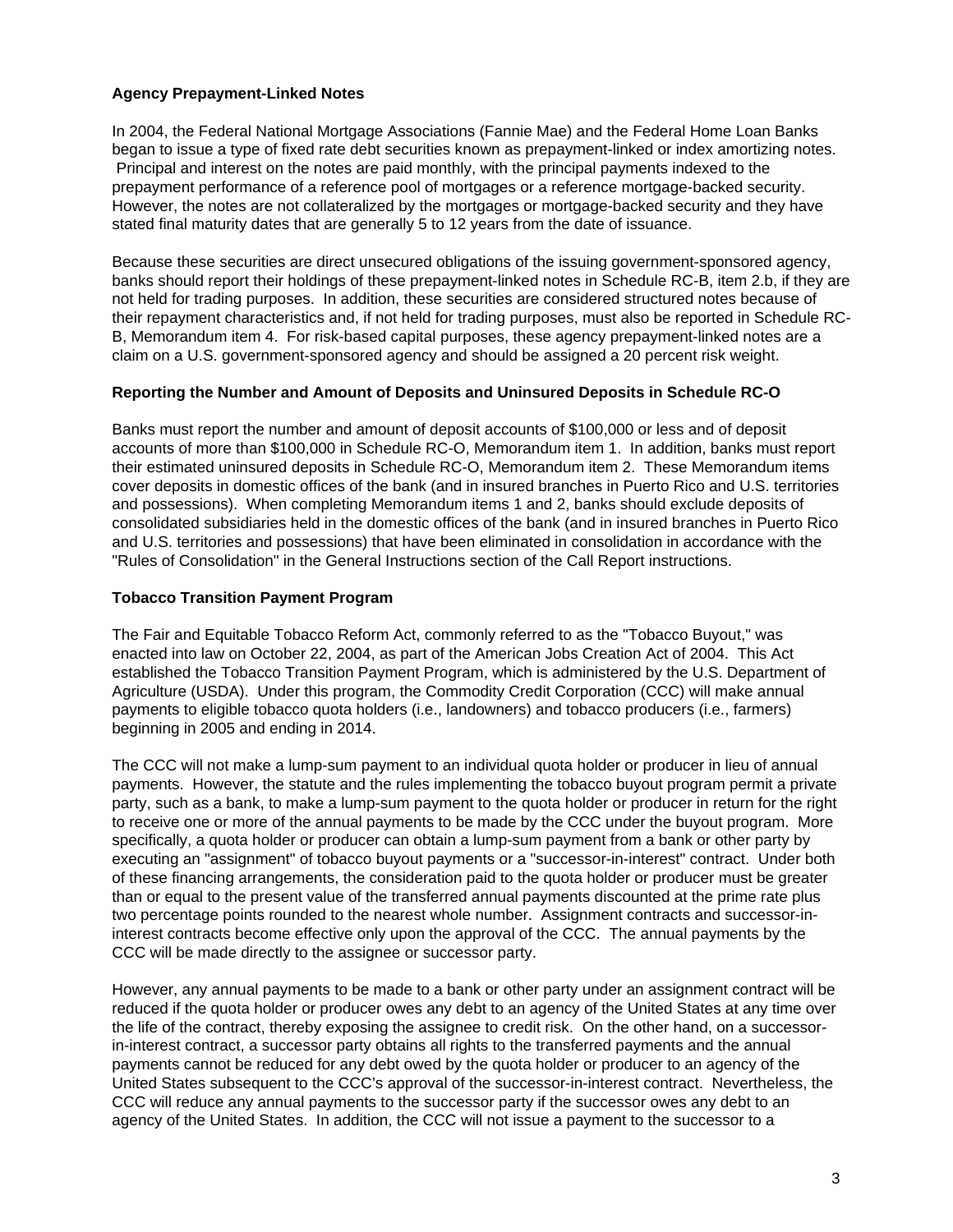producer contract if the successor is not in compliance with wetlands and highly erodible land provisions of the USDA's regulations or is convicted of trafficking in controlled substances.

Banks that enter into CCC-approved assignment contracts and successor-in-interest contracts and make lump-sum payments to tobacco quota holders or producers should report these financing arrangements as "Loans to finance agricultural production and other loans to farmers" in Schedule RC-C, part I, item 3. The discount reflected in these lump-sum payments should be recognized as interest income over the life of the contract using the interest method.

For risk-based capital purposes, assignment contracts should be risk weighted at 100 percent because of the potential exposure to payment reductions for any debt owed by the quota holder or producer to an agency of the United States as outlined above. Successor-in-interest contracts from quota holders are, in essence, unconditionally guaranteed by the U.S. Government and should be risk weighted at zero percent. In contrast, successor-in-interest contracts from producers are considered conditionally guaranteed and should be risk weighted at 20 percent. The agencies are reviewing recent actions taken by the CCC to determine whether a change is warranted in the risk weight for successor-in-interest contracts from producers.

## **Other-Than-Temporary Impairment of Securities and EITF Issue No. 03-1**

Under FASB Statement No. 115, *Accounting for Certain Investments in Debt and Equity Securities*, an institution must determine whether an impairment of an individual available-for-sale or held-to-maturity security is other than temporary. An impairment occurs whenever the fair value of a security is less than its (amortized) cost basis. If an impairment is judged to be other than temporary, the cost basis of the individual security must be written down to fair value through earnings, thereby establishing a new cost basis for the security.

In March 2004, the FASB ratified the consensus reached by its Emerging Issues Task Force (EITF) on EITF Issue No. 03-1, *The Meaning of Other-Than-Temporary Impairment and Its Application to Certain Investments*. The EITF's consensus applies to debt and equity securities accounted for under FASB Statement No. 115, i.e., held-to-maturity securities and available-for-sale securities, and to equity securities that do not have readily determinable fair values that are accounted for at cost. The consensus was intended to provide additional guidance for determining whether investments in these securities have incurred an other-than-temporary impairment.

The FASB has indefinitely delayed the effective date for the measurement and recognition guidance contained in EITF Issue No. 03-1. In the meantime, institutions should continue to apply relevant otherthan-temporary impairment guidance as required by existing authoritative literature, including FASB Statement No. 115, EITF Issue No. 99-20, *Recognition of Interest Income and Impairment on Purchased and Retained Beneficial Interests in Securitized Financial Assets,* and Securities and Exchange Commission (SEC) Staff Accounting Bulletin No. 59, *Other Than Temporary Impairment of Certain Investments in Debt and Equity Securities* (Topic 5.M. in the Codification of Staff Accounting Bulletins).

#### **AICPA Statement of Position 03-3 on Purchased Impaired Loans and Debt Securities**

In December 2003, the AICPA issued Statement of Position 03-3, *Accounting for Certain Loans or Debt Securities Acquired in a Transfer*. In general, this Statement of Position applies to "purchased impaired loans and debt securities," i.e., loans and debt securities that a bank has purchased, including those acquired in a purchase business combination, when there is evidence of deterioration of credit quality since the origination of the loan or debt security and it is probable, at the purchase date, that the bank will be unable to collect all contractually required payments receivable. The Statement of Position applies to loans and debt securities acquired in fiscal years beginning after December 15, 2004. Banks must follow Statement of Position 03-3 for Call Report purposes. The Statement of Position does not apply to the loans that a bank has originated. For further information on this Statement of Position, please refer to the new Glossary entry for "Purchased Impaired Loans and Debt Securities" and the revised Glossary entry for "Allowance for Loan and Lease Losses," which were included in the update to the Call Report instruction book that was included in the June 30, 2005, Call Report materials. The June 30 update also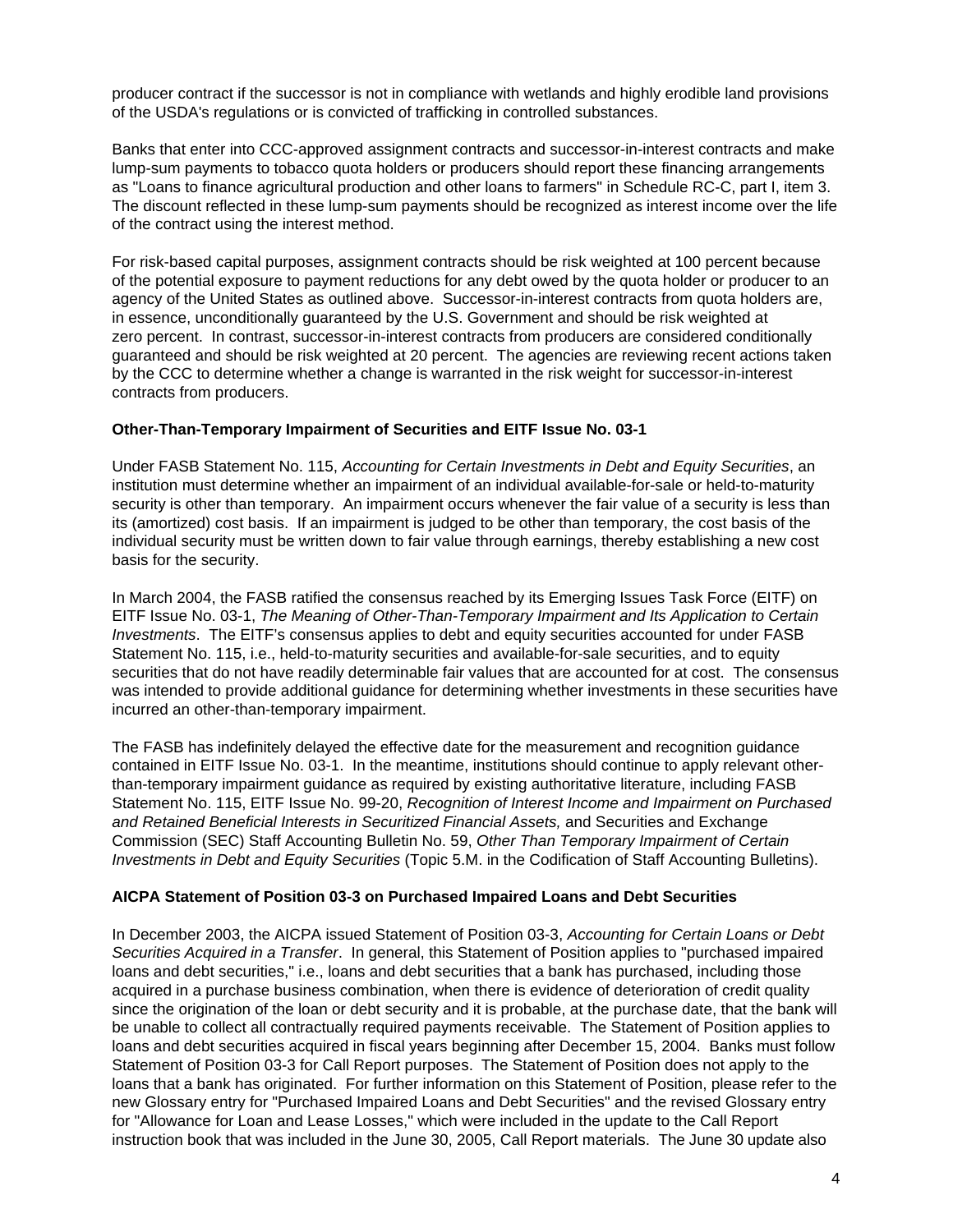included instructions for three items pertaining to purchased impaired loans that were added to the Call Report as of that date: Schedule RC-C, part I, Loans and Leases, Memorandum items 7.a and 7.b, and Schedule RI-B, part II, Changes in Allowance for Loan and Lease Losses, Memorandum item 4.

## **Commitments to Originate and Sell Mortgage Loans**

On May 3, 2005, the agencies issued an Interagency Advisory on Accounting and Reporting for Commitments to Originate and Sell Mortgage Loans. The advisory provides supplemental guidance on the appropriate accounting and reporting for commitments to originate mortgage loans that will be *held for resale*, which the advisory refers to as derivative loan commitments, and for commitments to sell mortgage loans under mandatory delivery and best efforts contracts. It also addresses the guidance that banks should consider in determining the fair value of derivatives, including SEC Staff Accounting Bulletin No. 105, *Application of Accounting Principles to Loan Commitments*, which applies to the recognition of derivative loan commitments. The interagency advisory can be accessed on each of the agencies' Web sites.

Commitments to originate mortgage loans that will be held for resale, i.e., derivative loan commitments, are derivatives and must be accounted for at fair value on the balance sheet by the issuer. All loan sales agreements, including both mandatory delivery and best efforts contracts, must be evaluated by both the seller and the purchaser to determine whether the agreements meet the definition of a derivative under FASB Statement No. 133, *Accounting for Derivative Instruments and Hedging Activities*, as amended by FASB Statement No. 149, *Amendment of Statement 133 on Derivative Instruments and Hedging Activities*. Institutions should also account for loan sales agreements that meet the definition of a derivative, which the advisory refers to as forward loan sales commitments, at fair value on the balance sheet.

According to the advisory, under a typical derivative loan commitment, the borrower can choose to (1) "lock-in" the current market rate for a fixed-rate loan, i.e., a fixed derivative loan commitment; (2) "lock-in" the current market rate for an adjustable-rate loan that has a specified formula for determining when and how the interest rate will adjust, i.e., an adjustable derivative loan commitment; or (3) wait until a future date to set the interest rate and allow the interest rate to "float" with market interest rates until the rate is set, i.e., a floating derivative loan commitment.

Banks are expected to apply the guidance in the advisory when preparing their Call Reports. However, until certain questions that have been raised about floating derivative loan commitments are resolved, institutions should follow their existing reporting policies for floating derivative loan commitments and need not account for and report these commitments as derivatives for Call Report purposes. All other derivative loan commitments should be reported in the Call Report with a bank's over-the-counter written interest rate options in Schedule RC-L, Derivatives and Off-Balance Sheet Items, not as unused commitments in item 1 of Schedule RC-L. For further information on the reporting of these derivative loan commitments, please refer to the guidance on this subject in the Call Report Supplemental Instructions for June 30, 2005, which can be accessed via the FFIEC's Web site

(www.ffiec.gov/PDF/FFIEC\_forms/FFIEC031\_041\_suppinst\_200506.pdf). Those Supplemental Instructions also address the reporting of commitments to originate mortgage loans that will be held for investment purposes and commitments to originate other types of loans, both of which are not considered derivatives.

#### **GNMA Mortgage Loan Optional Repurchase Program**

A seller-servicer must report all delinquent residential mortgage loans backing Government National Mortgage Association mortgage-backed securities that must be rebooked as assets in accordance with FASB Statement No. 140 (GNMA loans), whether they have been repurchased or are eligible for repurchase, as loans held for sale (Schedule RC, item 4.a) or loans held for investment (Schedule RC, item 4.b), based on facts and circumstances, in accordance with generally accepted accounting principles. In addition, if a bank services GNMA loans, but was not the transferor of the loans that have been securitized, and purchases individual delinquent loans out of the GNMA securitization, the bank must also report the purchased loans as loans held for sale or held for investment. All GNMA loans recognized as assets should be reported as past due in Schedule RC-N in accordance with their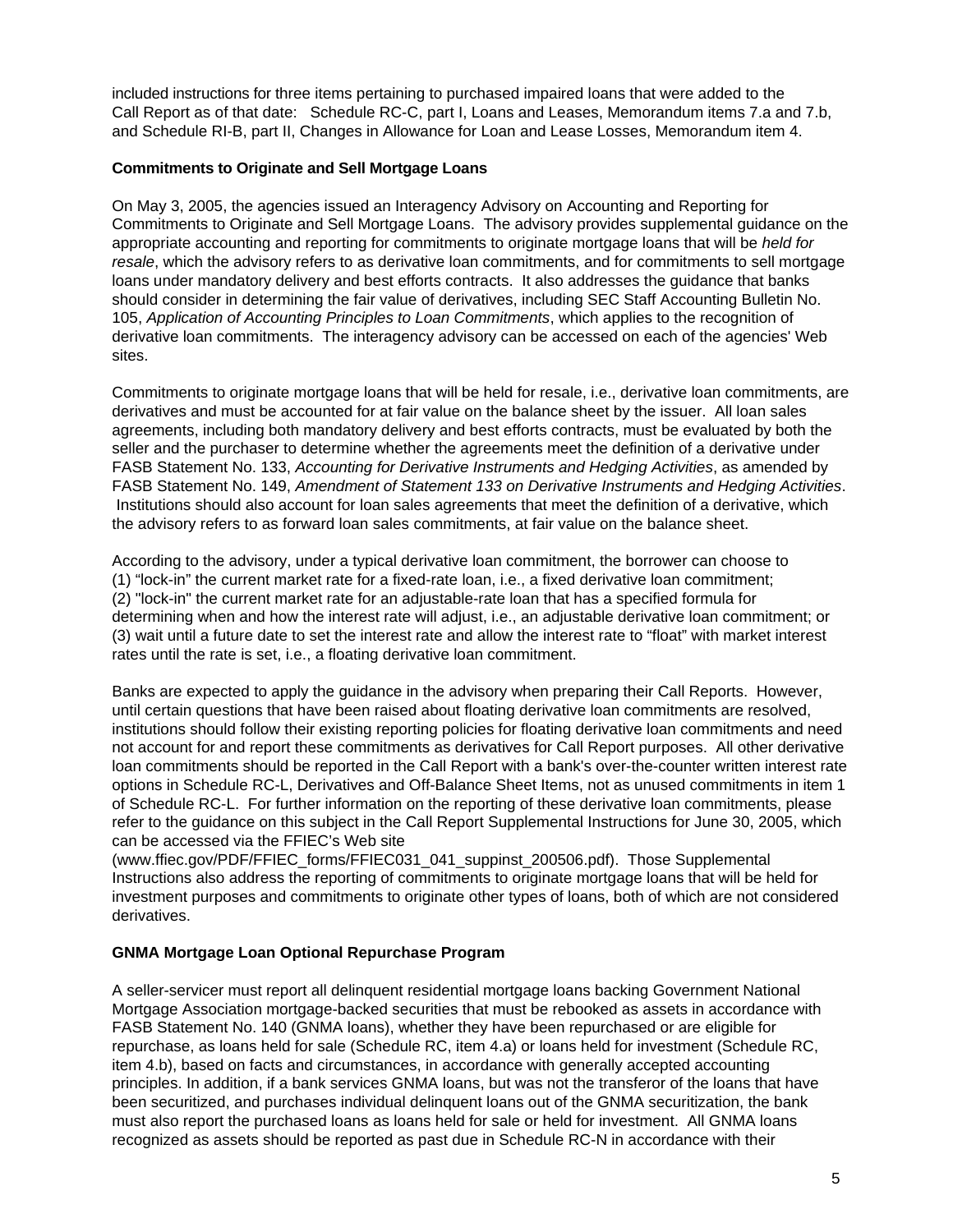contractual repayment terms. Such delinquent GNMA loans should be reported in items 1.c, 10, and 10.b of Schedule RC-N. This reporting treatment for delinquent GNMA loans is discussed in the revised instructions for Schedules RC-C, part I, and RC-N that were included in the Call Report instruction book update in the June 30, 2005, Call Report materials.